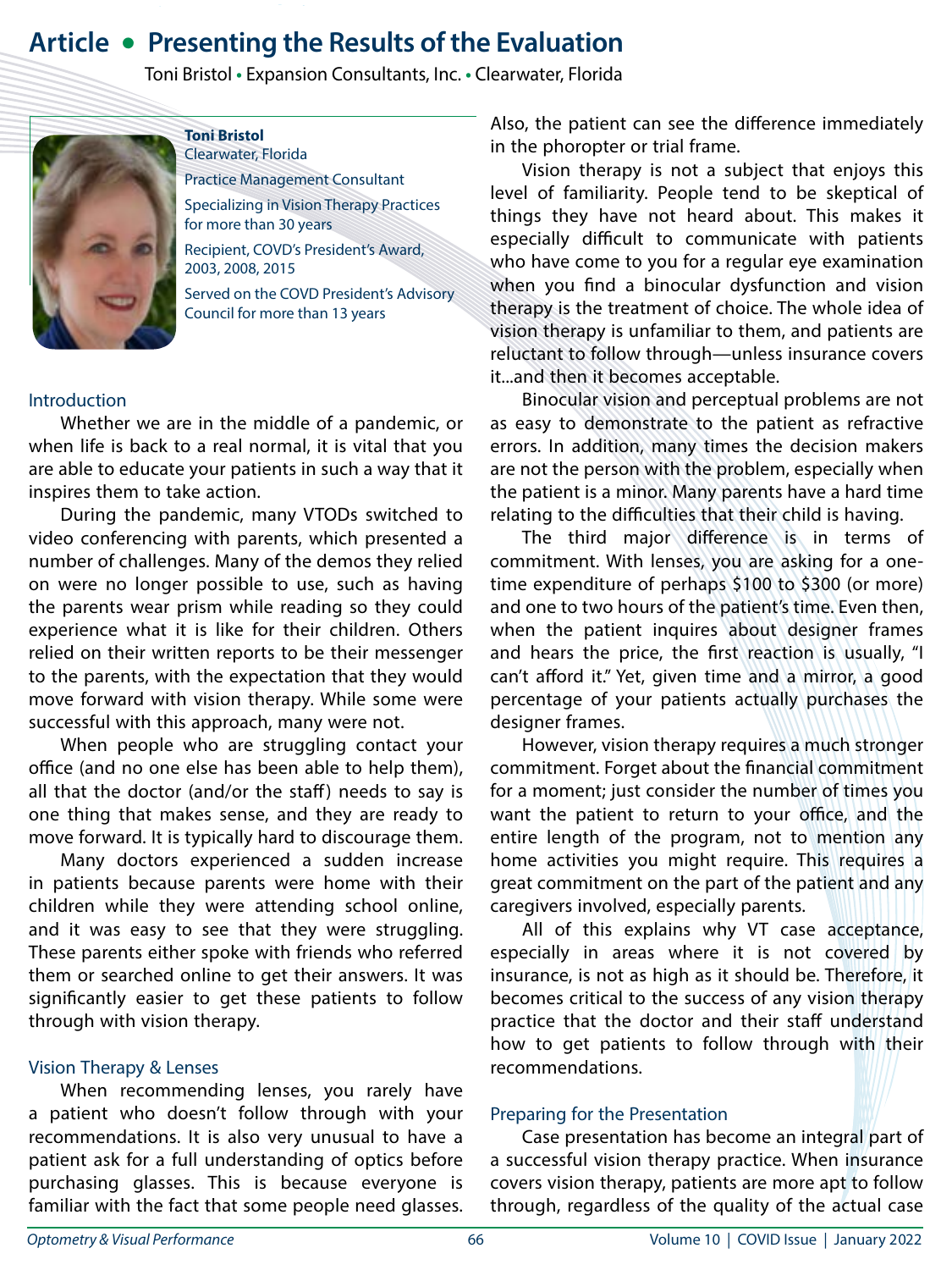presentation. As long as patients understand that they need to do it and agree that there is a problem that needs to be remediated, the majority of the patients will follow through with treatment. However, even when insurance covers vision therapy, many patients don't avail themselves of the opportunity.

I have done an extensive amount of research to find out why patients don't follow through with treatment when it is indicated. In working with numerous behavioral/developmental optometrists, the result has been an in-depth 19-step sequence for presenting the need for vision therapy. Clients have found that case presentation can have a profound impact on the number of patients who follow through with the recommendation for vision therapy, as well as attendance and overall patient compliance.

When one parent or spouse is uncertain and another is skeptical, those can be much harder to convince. While some of these cases may move forward with care, when they discover that insurance won't cover it or reimburse them, or hit any other obstacles, they drop out.

The following is a chapter I wrote a number of years ago that goes into more detail on how to educate your patients successfully on the need for care. I hope you find it helpful. If you have any questions, please feel free to email me. I am happy to help.

Over the years, I have discovered that it can take quite a bit of work for a doctor to master case presentation skills. While this chapter does not allow for the type of interaction required in order to ensure you will be able to master the entire 19-step sequence, it will give you some overall guidance on the subject of case presentation that I hope you will find helpful.

First, let's start with the five major ingredients that make up a successful VT practice:

- I. The ability to attract new patients
- 2. The ability to get patients to accept treatment
- 3. The ability to get patients to follow through with the entire treatment program
- 4. Good clinical outcomes
- 5. Patients and parents raving about your results to others

While each part is important, getting patients to accept treatment seems to be a major stumbling block for many practices. Case acceptance is the result of good case presentation skills. A good case presentation results in patients who:

- l. Understand their visual problem
- 2. Understand what is involved in the solution to their problem
- 3. Are willing to do whatever is necessary to handle the problem, including:
	- a. Pay the fees
	- b. Attend all therapy sessions
	- c. Do the home activities

Why Don't Patients Follow Through with Vision Therapy?

You have completed your examination of the patient and know the treatment protocol the patient needs. If he or she needs glasses, contacts, or even surgery, you are confident and can easily tell the patient what is needed. Yet, when it comes to recommending vision therapy, it becomes a different situation. The following are some of the barriers that interfere with patient compliance:

**1. False information:** Probably the biggest barrier that you will hit is the one created by false information, opinions, or preconceptions.

As an example, the majority of the population believe that 20/20 means you have "perfect" vision or "there is nothing wrong with your eyes." I have even spoken with some optometrists who have actually said this to patients. It is very hard for parents to understand their child has a vision problem if they do not understand what 20/20 means. Therefore, it becomes vital that you actually have a discussion with the patient and parents about the meaning of 20/20 at the outset. Even if the patient isn't 20/20, the lay-person's understanding is that glasses will help them see 20/20, and that is all that is needed.

One client shared this story with me. He had a 12-year-old patient who was thrilled that someone had finally figured out what was wrong. Unfortunately, the mother was just sitting there not reacting to what was being said by the doctor. Nothing was penetrating. The son thought his mother was just stupid. How could she not see his excitement and that this doctor was absolutely correct in his diagnosis?

Fortunately, my client finally asked the mother for her understanding of 20/20. She slowly answered, "It means you have perfect vision, there is nothing wrong with your eyes." Well, of course, her son had 20/20 eyesight, so nothing was wrong. After reviewing with her what 20/20 really meant, he said it was like a ton of bricks landed on her. All of sudden, she looked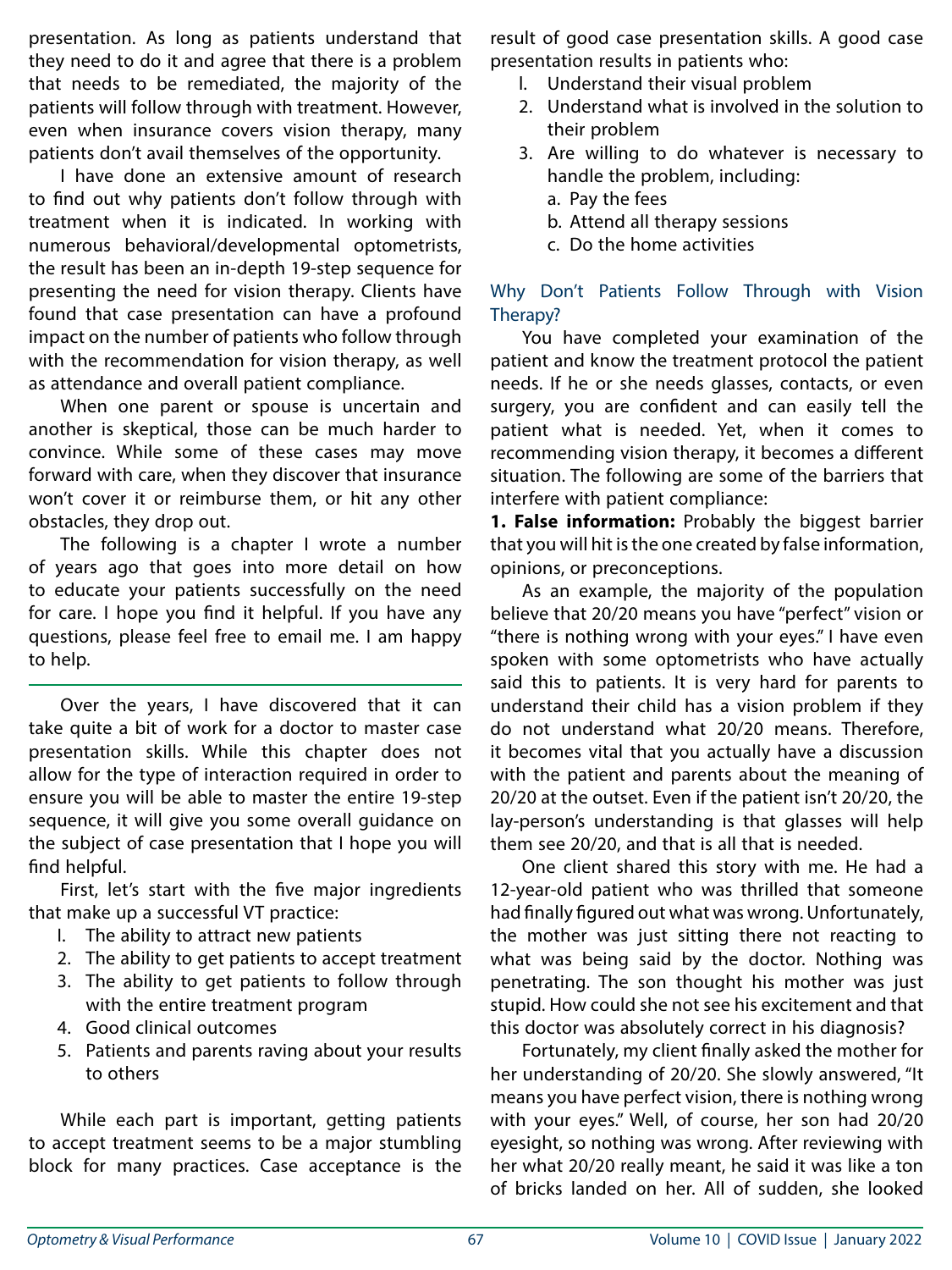up at the doctor and said, "Is that what's wrong with Johnny?" She followed through with treatment.

There are quite a few labels which children are given for symptoms which indicate a learning-related vision problem. These labels can give the parents a false sense that they have a solution, even though the solution is just a label. For example, many patients and parents have been told Johnny's negative behavior is the result of laziness, lack of motivation, ADD, ADHD, etc. If this misinformation isn't dealt with appropriately at the outset, it will be very difficult to get your message across.

**2. Insurance does not always cover any or all of the vision therapy:** If insurance covers vision therapy, it is an indirect validation that this is an accepted form of treatment. When insurance doesn't cover it, the validity of vision therapy tends to come under question. In addition, if the patients do not understand the value of what is being presented, it doesn't matter what your fees are, they will be too expensive. For these reasons, it can become difficult to get patients to follow through with therapy.

The problem is not, however, managed care or the insurance companies. It is the fact that patients without insurance coverage have to be more motivated to go ahead with the program than those with insurance. The problem is how to increase a patient's motivation to follow through with your recommendations regardless of the cost. Patient motivation will be discussed later in the chapter.

**3. Lack of understanding:** Most patients come to you for a solution. They are having difficulty with their vision. They want to see better. The majority of the population is not walking into your office expecting a lecture that explains why they are more myopic than they were two years ago. Nor do they want a lecture on how and why someone becomes myopic. All they want is for you to handle their problem. As far as patients are concerned, they don't need to understand how glasses work, all they care about is that they can see better after they get the glasses you have prescribed.

However, when it comes to vision therapy, it is critical that the patient understands what is causing the problem and what is involved in the solution. The key word here is "understand." Just because you tell the patient (and/or their parents) about the vision problem in clinical terms or by sharing the results of all the tests that were performed, it does not mean that they understand what you are saying. You need to use terms they will understand (layperson's terms). An example of how to present your findings is presented later on in this article.

You might say, "I ask them if they have any questions and they always say they understand." Unfortunately, people don't always realize they don't fully understand something until they get home and try to explain it to someone else. At that point, the person they have explained it to says, "This doesn't make sense." The patient's response is, "Yes. You're right, it doesn't." The end result is that they go for a second opinion or search the internet, which confirms their negative reaction, or they just don't move forward with care. Either way, the patient doesn't get the care that is needed and continues to struggle unnecessarily.

A good exercise is to give your presentation to your spouse or a friend, converting all technical terms to layperson's terms or using analogies. At different points in your presentation, ask the person to be honest and tell you what their understanding is of what you said. You will be surprised at the answers. **4. Lack of commitment:** Your patients will hit many obstacles along the way to complying with your recommendations. How can you ensure patients have the fortitude to do everything which is needed for a successful outcome? Let's forget about the financial component for a moment. You are asking them to come to your office how many times per week? For how long? And you want them to do activities at home? If there is any opposition in their household, it will be difficult for the patient to continue without sufficient understanding and commitment. Some examples of obstacles are life is too busy, spouse isn't supportive, and teachers/doctors with negative opinions.

All this takes exceptional commitment on the patient's and parent's part. Commitment comes first from their understanding of how the symptomatology they are having is connected to the vision problem you have isolated. Next, they need to see that the solution to their problems is the vision therapy program. If you can connect the problems the patient or child is having with the vision problem presented in your office, they will become motivated to get through the program.

Too many doctors get so excited about explaining what the vision problem is and how to treat it. They lose sight of the fact that their patients need to see how the vision symptoms relate to the real-life problems the patient is having and how the therapy program will handle these problems.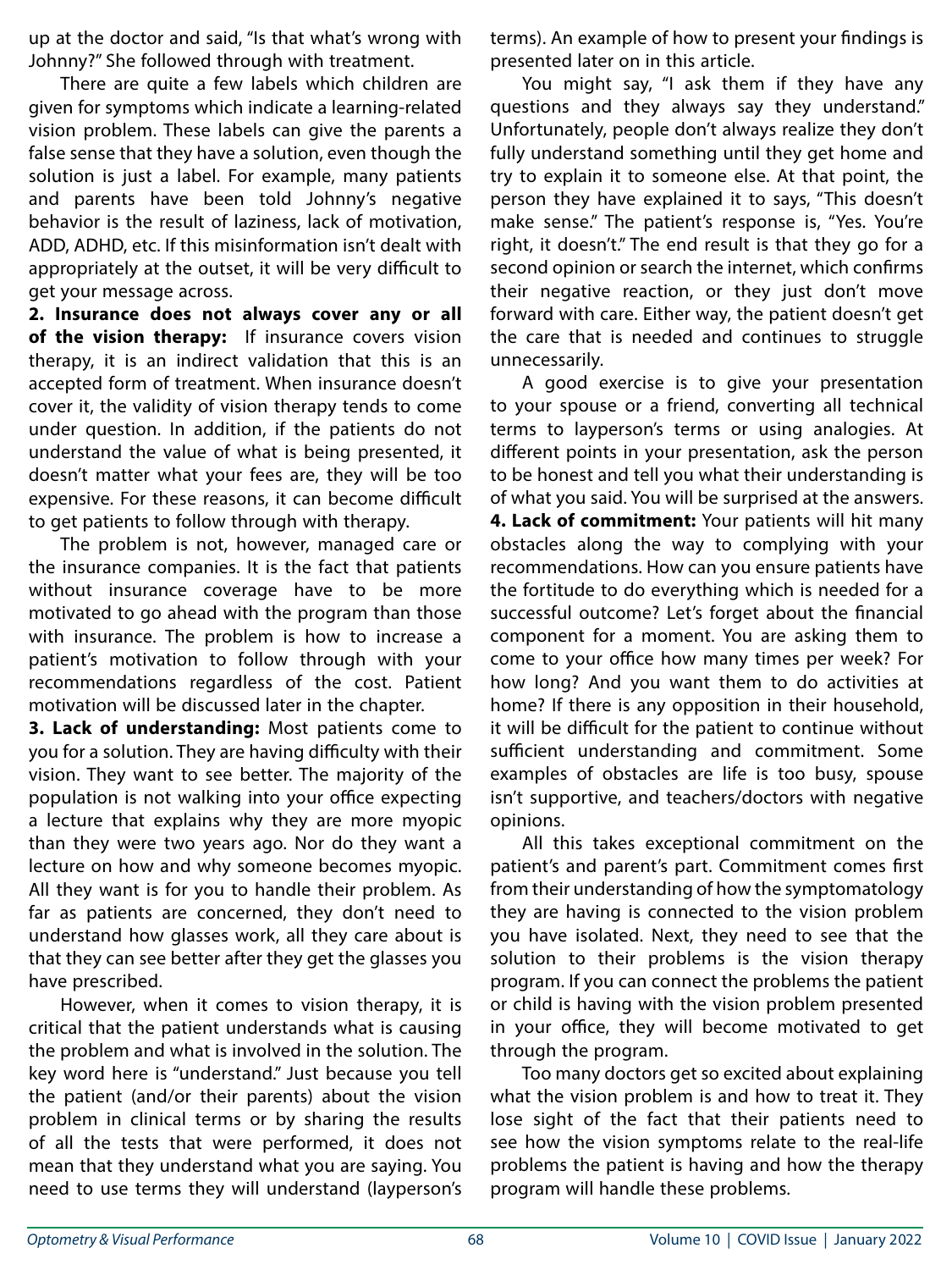**5. Lack of symptomatology:** One of the hardest cases to present is the one where the patient appears to have no symptoms even though your clinical findings show there to be a problem.

If your patients have made accommodations in their lives in order to compensate for the visual problem, it will be very difficult for them to believe there is a serious problem. These are the cases that will go for a second opinion if you don't present it properly. These are also the cases that will agree with the second opinion if they disagree with your diagnosis.

In this case, you must develop the problems they are having before presenting the solution. Otherwise, the solution will not have any value to them. If the patient won't volunteer any symptoms while in your office, give the patient a symptom list. Make sure the patient knows what to watch for and to call you if any of the symptoms are observed. Good case presentations are not a matter of trying to convince someone. They are a matter of showing how the vision problem is contributing to the patient's reallife problems or symptoms.

**6. Losing the patient:** One of the biggest difficulties doctors face is that patients rarely say, "I don't understand," or "Doc, this doesn't make sense." You ask the question, "Do you have any questions?" The usual answer is "No." So, the obvious conclusion is that they understand you. Correct? No.

The situation is that most patients do not have a strong desire to understand everything about their problem. They want a solution to their problem, not a course on behavioral optometry. They are paying you to give your professional opinion as to what should be done. After all, you are the one with the degree. However, in vision therapy, if the patient does not understand the problem and how it relates to their vision, there is a good chance they will not follow through with your recommendations or go for a second option. This is quite a dilemma.

The answer is to ensure that you don't "lose the patient" during the case presentation. The following are a couple of signs and symptoms that indicate you have lost the patient.

**They hide behind insurance:** "We just can't do this if insurance doesn't cover the treatment." Almost all patients will want you to check their insurance before starting. The danger signal is if the patient is expressing the negative attitude that they will not go ahead without insurance.

**They want to go for a second opinion:** And when they go for a second opinion and it contradicts your recommendation, they side with the second opinion.

The solution is an "interactive" case presentation, where you are doing as much questioning and listening as you are talking. This means you are:

- Finding out about the patient's problems, symptoms, and concerns;
- Relating the presentation to these problems, symptoms, and concerns;
- Checking for understanding several times during the presentation;
- • Watching for signs you have "lost" the patient and handling them as soon as you notice them.

# Overcoming the Barriers to Case Acceptance

The problem to solve is how to give a presentation which will overcome the barriers just discussed. The answer breaks down into two skill attributes.

### Skill 1 – Clinician

The doctor must have the professional training and skill to:

- Make an accurate diagnosis,
- Determine the best treatment protocol,
- • Ensure the vision therapy program gets excellent results.

# Skill 2 – Patient Motivator

When a patient does not go ahead, it is because there was not enough motivation on the part of the child or parent. The doctor must have the training and skill to:

- • Ask questions to understand what will motivate the patient,
- Determine from these questions how best to communicate with the patient;
- Communicate with the patient in such a way that the patient (and their parents) become motivated to do whatever is needed to start and follow through with therapy.

Motivation skills are not typically taught in school. Many practitioners feel it is a sort of "magic" that some doctors have and they somehow do not.

The first step to raising case acceptance occurs when you recognize that the above two skills are two separate abilities. Being a good clinician does not automatically mean patients will go ahead with your recommendations.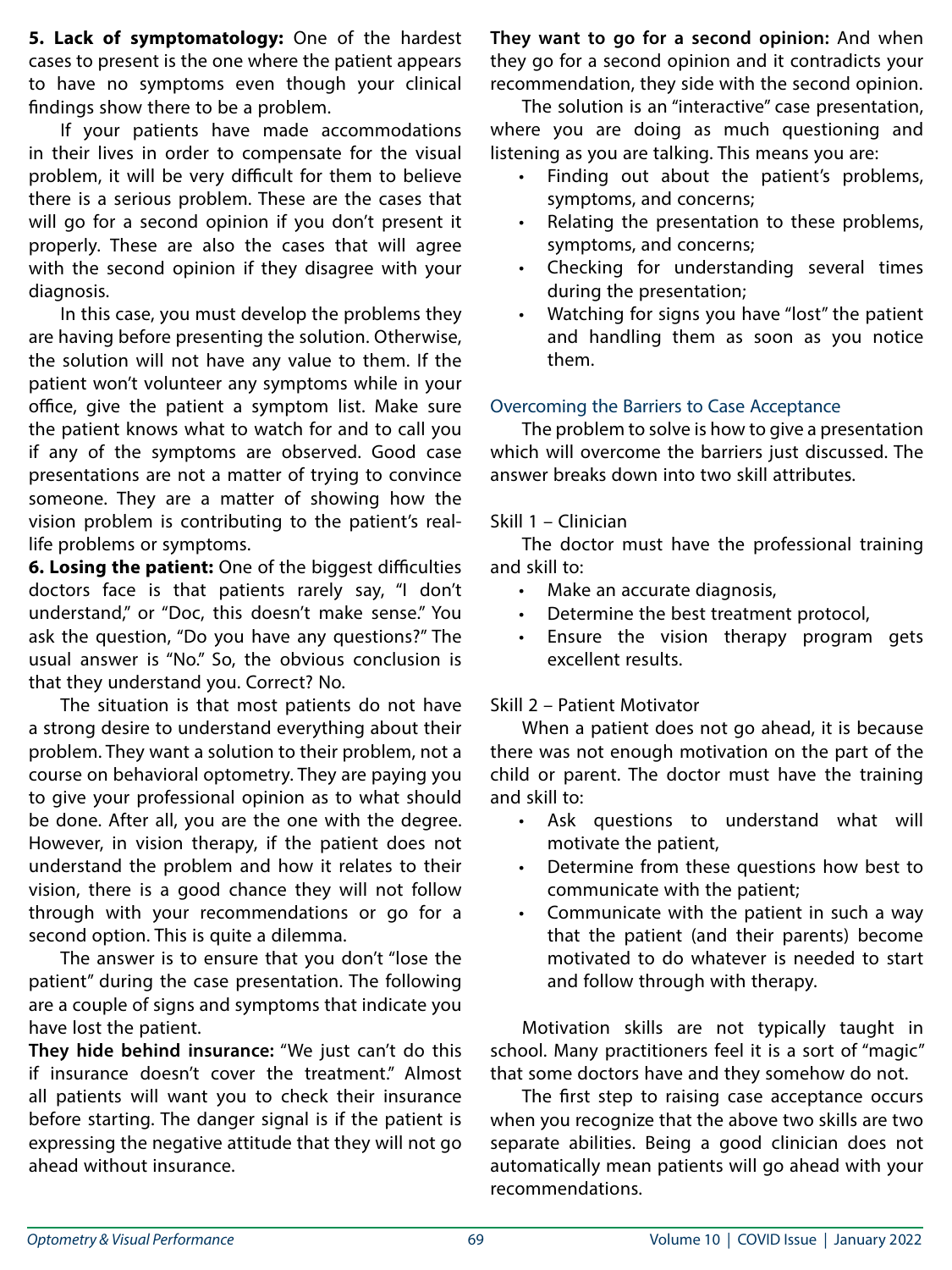The next step is to recognize that you spent hundreds of hours of training and practice to become a good clinician. The skill to motivate patients can also be learned, but it takes hours of training and practice. The good news is that, with training and practice, this is a skill that can be developed.

Patient motivation is the result of:

- Handling any false information or preconceptions so that the patient is receptive to hearing your message;
- Handling any initial concerns that might prevent the patient from being receptive;
- Establishing the need for therapy. You must show how the real-life problems and difficulties the patient is struggling with are related to their vision problem. If the patient has no symptoms, education becomes a key component to ensure the patient understands what the problem is and what symptoms to watch for;
- Showing how your therapy program will handle the problems and difficulties. This gives the patient and parents hope. With hope comes commitment.

The case history helps to establish the need for treatment. Time does not always allow for the amount of discussion required to verbally gather all the symptoms from the patient. Doctors often miss cases which need care because they fail to gather the appropriate information in the case history. It is vital that you are gathering the correct information in writing from the patient. Otherwise, when your schedule gets busy, you may forget to ask one key question which would have told you how to proceed. The solution is an in-depth symptom list which is filled out prior to the examination. Once a binocular problem or behavioral vision problem is established, a second history form should be filled out at the time of the additional testing. This form should have more in-depth questions.

Example: Mrs. Jones is bringing Johnny in for an eye examination. To ask her in-depth questions about her child's home and school behavior would not make sense to her. Because of this, she might decide not to answer these questions, leaving you with insufficient information. It is better to merely ask questions about symptoms at the first visit, then let the parent know the case is more involved and requires additional testing. It is also good to let the patient know that the symptoms they are observing are indeed vision related. Now you are justified in asking for more indepth information, and you will find the patient and/ or parent much more willing to share.

# Patient and Parent Understanding

A key step to motivating a patient is to find out what problems they are having that are a direct result of their vision symptoms. The next step is to ensure the patient understands their vision problem. Speaking in layperson's terms is a must.

For example, don't say, "Mrs. Jones, Johnny has a severe convergence problem and, in addition, I am finding he has an accommodative infacility." The patient will not understand you. Try something like, "Mrs. Jones, when Johnny is reading or looking up close at things, he is having a lot of difficulty using his eyes together correctly. That's why he avoids reading and board games. In addition, he has trouble looking at things in the distance after looking at things up close. It is also why he has trouble seeing the chalkboard at school after looking at his notes or reading."

Periodically asking the patient what their understanding is of what you have said is better than asking if the patient has any questions. Many times, patients are either afraid to ask questions or don't realize they have questions until you ask about what was just said.

# Report Development

Contrary to what others have said, it is my view that reports are not critical to case acceptance. There are many uses for reports, and you need to determine how you want to use the report before you write it. If you want to use it to communicate with the parent who wasn't present for the consultation, then you need to ensure it communicates in layperson's terms. If you want to use it to communicate with a physician or a teacher (to help stimulate referrals, etc.), then it needs to be written differently. You have to keep in mind your audience when you write your reports. Reports will vary according to how your vision therapy program is designed. It is important for you to survey your patients or their parents to find out what format is best for them.

#### The Case Presentation: Frequently Asked Questions

#### **1. Should you schedule a separate appointment for the case presentation?**

One of the problems that doctors face in talking with patients about their need for vision therapy is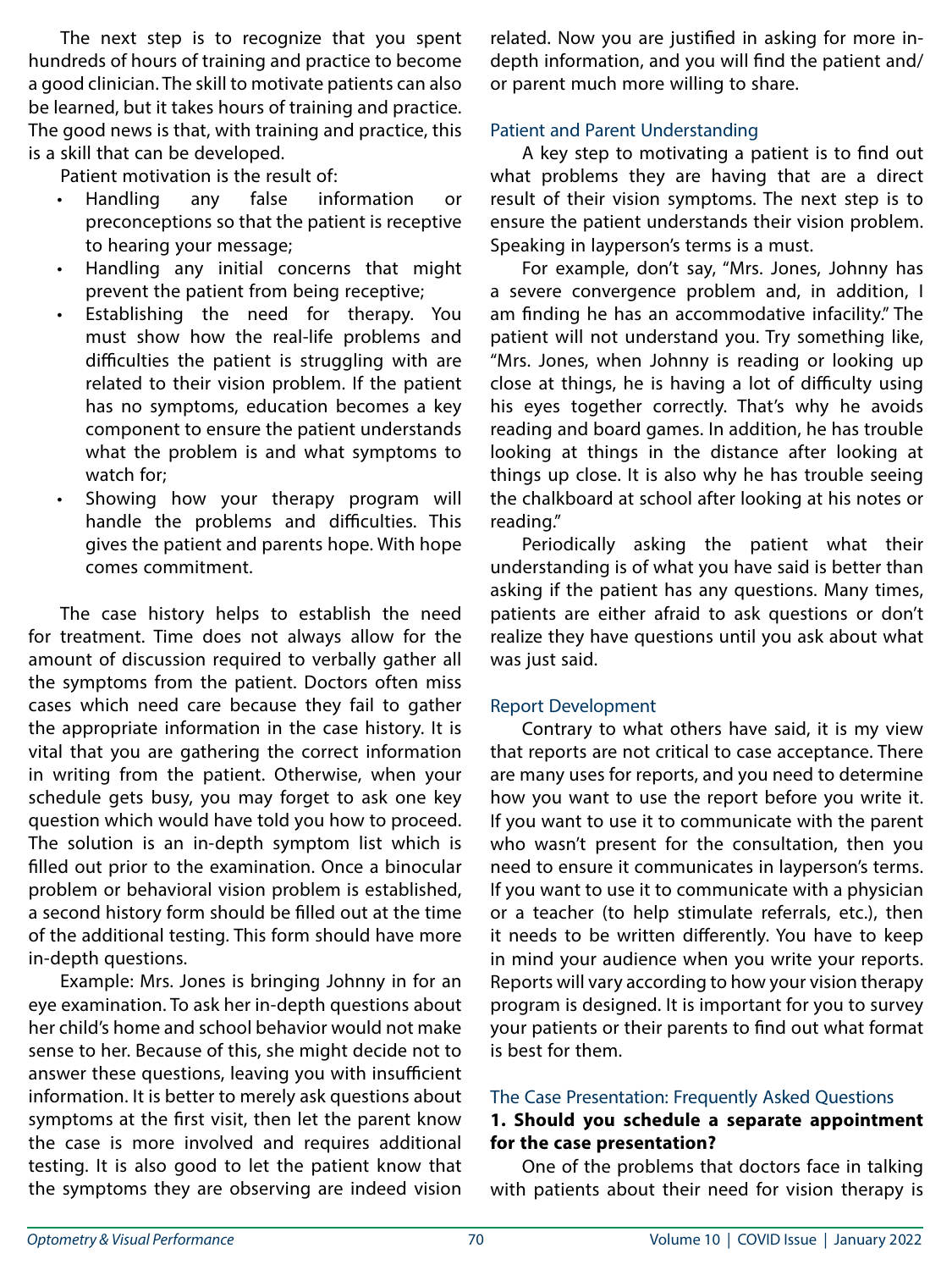that time does not allow for any level of in-depth discussion. If you do not have sufficient time, then you need to schedule a separate consultation. Effective case presentations can take a good bit of time, anywhere from 30 minutes to two hours, and you do not want to do this when there is already an information overload from the examination.

Some doctors try to squeeze the presentation into the end of the examination: "Because my case acceptance is so low, I don't want to waste my precious chair time." Doing this will not only waste your consultation time but your examination time too, as you will surely continue to have low case acceptance. The solution is not to shorten your presentation but to learn how to do better case presentations.

If you have the time and the parents are eager to hear the results, if you can make arrangements for someone to watch their child, then you can go into the presentation on the first appointment. Of course, if the child is in meltdown mode, you will have to schedule a second visit just for the consultation.

If the patient is coming from quite a distance and you feel that there will be reluctance for returning a second time, you can schedule it all to be completed on the first appointment. However, the patient and parents need to be informed that the appointment will be for a long time, and arrangements need to be made to have the child watched.

If you know that the patient coming in was referred by a non-OD referral source and is a potential VT case, then these two appointments should be scheduled at the time the initial appointment is made.

#### **2. Should the child be present?**

Some doctors feel it is good to have the child present for the consultation. My experience has been that parents are much more candid and willing to talk when the child is not present. It is easier to ensure you achieve a good level of understanding when there is communication flowing in both directions.

# **3. Is there a charge for the case presentation?**

This is up to you. It is definitely easier to get the patient to return for the additional visit if you say something like, "I would like to spend some time reviewing the results of Johnny's tests before we go over your options. The good news is that I can definitely help you. The next appointment is at no charge. When would be a good time?"

If you would like to charge for the consultation, the best way to do this is to present the additional testing fee and the consultation together as one fee. Later, if needed, you can break it down into two separate numbers for insurance purposes.

As mentioned earlier, if you are discussing your recommendations for treatment after a regular examination, it is going to be a bit more difficult to charge for the additional appointment without offering some amount of explanation. However, if some additional tests would help you fine-tune your diagnosis or your recommendations, it is better to let the patient know that some additional tests are needed and that you will review the results of all the tests and your recommendations at that time. Again, please make sure you state that the good news is that it looks like you will be able to help, and that the symptoms they complained about appear to be connected to a vision problem, adding that you will be happy to review all the information with them once the additional tests have been completed.

# **4. Who should do the consultation?**

If the doctor has done the evaluation, then the doctor should do the consultation. The patient wants to hear from the doctor. However, if your schedule is so busy that it is almost impossible to schedule consultation appointments, then you could offer the patient a choice.

*Mrs. Jones, Dr. Smith is only available for consultation from 11:00 – 1:00 on Mondays. We realize that this might be difficult for you to schedule, so we can arrange for our head therapist to present the doctor's findings to you if you prefer. Her schedule is a bit more flexible. If you still have questions, the doctor will be happy to meet with you after that."* 

This way the patient is making the choice.

# **5. Should I use sales techniques?**

When patients come to see you, they are expecting to see a doctor, not a salesperson. If you start using sales techniques, they will become suspicious. All actions should be geared toward establishing a trust relationship. Typical sales techniques can often distract from such a feeling of trust.

For example, if you went to a heart surgeon and they said, "I am going to explain what is going on with your heart, and then when I am done I am going to ask you to make a decision." You would become suspicious. You would ask yourself, "Why do they have to 'sell' me on this. Are they just in this for the money?" What is expected of a doctor is that they:

- Tell you what is wrong,
- • Tell you how serious it is and how it relates to your life,
- Tell you what needs to be done about it,
- • Answer any questions you have.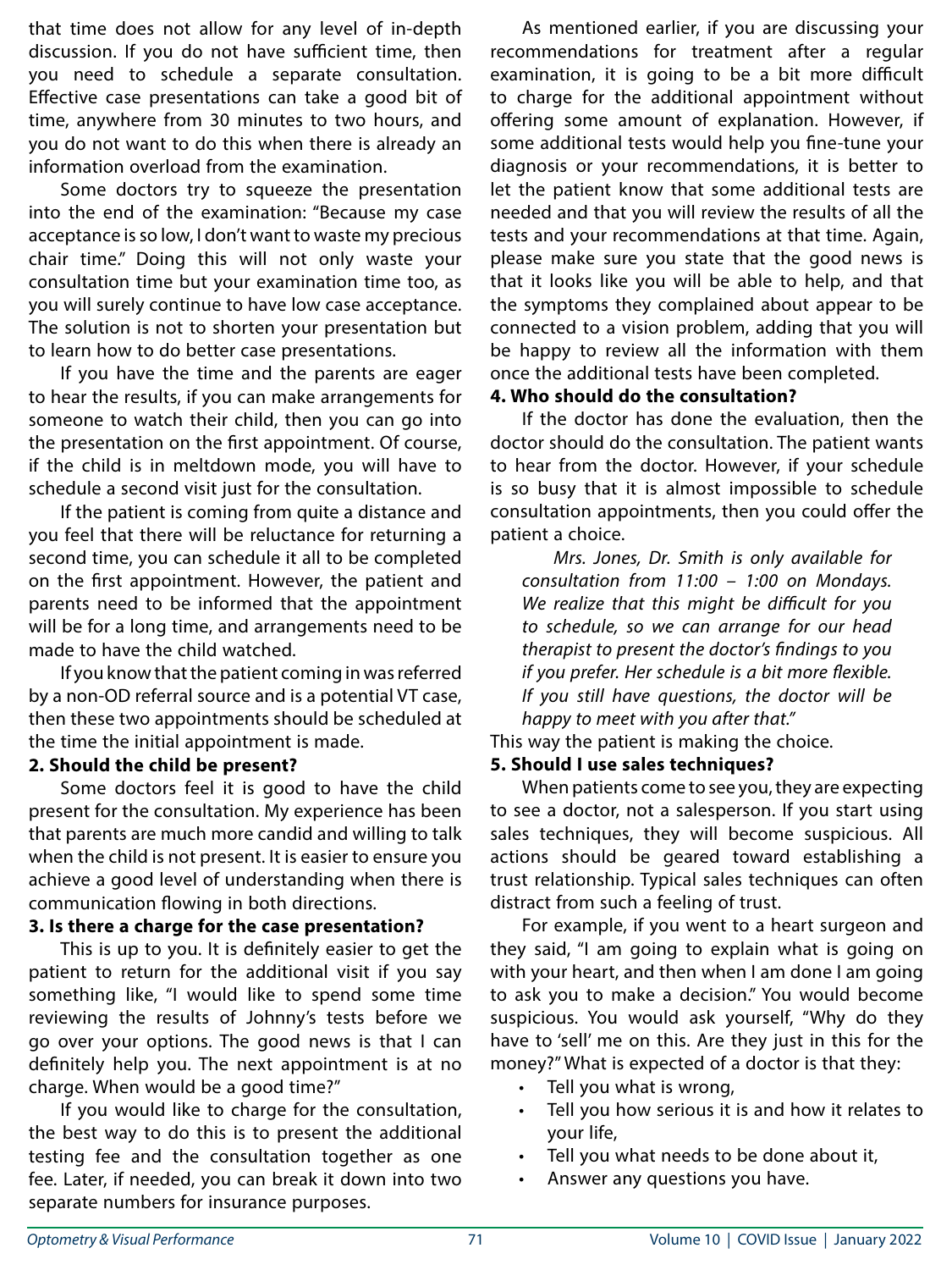In other words, by trying to sell the case, you can inadvertently alienate the patient, making them more likely to go for a second opinion.

### **6. Why isn't explaining the problem enough?**

When patients are paying privately for your services, they need to understand, not just be told, what is wrong. If you work towards achieving maximum understanding, the patient will go ahead with vision therapy (provided you can demonstrate how the symptoms they are observing are connected to the visual problem you have diagnosed).

## **7. Should I use a script?**

Scripts of what to say can be very helpful. If you say something to a patient during a presentation and it gets a good response, write it down and use it again. You might also get helpful things to say from colleagues or consultants. Indeed, it is a central part of my own case acceptance program.

However, scripts are not a substitute for knowing what you are trying to achieve. In fact, just parroting phrases can actually harm your case acceptance rate when you sound like you are using a script.

Scripts are only beneficial if they help you achieve the goal of motivating the patient to accept your recommendations. One suggestion I can give you is to think of the patient as a blank slate, with no knowledge of vision or how the eyes work. Explain the condition to the patient as you would to a young child.

# **8. Why should I practice my case presentation with laypeople?**

It is very helpful to work on your case presentation skills with a layperson. After all, your patients are laypeople. When someone has been in a field for a long time, there is a tendency to lose sight of what is new information to a layperson and what is clinical information which took you hours, if not years, to master. You can't expect your patients to grasp these concepts in a matter of minutes. By working with a layperson, you get a better perspective on what can actually be understood and how simply you need to communicate your message. Also, professionals tend to use technical jargon which has little meaning to the lay public.

To get an idea of how well you are doing in getting your message across, try this exercise. Sit down with one of your staff or your spouse and have them imagine being a parent. Tell them what symptoms and difficulties the child is having. Then present the case the same as you would if they were a real patient.

After you have completed the presentation, ask the following questions:

- What is your understanding of your child's problem?
- How does this problem relate to any difficulty your child is having in school or in life?
- What is your understanding of what is required to solve this problem?
- Do you have any questions which weren't answered?
- How would you explain what I shared with you to your spouse?
- Do you feel you would want your son or daughter to get this treatment if insurance didn't cover it?

As you listen to the answers, observe how certain the person is of the information received. How many times do they have to pause and/or guess as to what you said? This will give you an idea of what occurs when the parent goes home. As a note, it is best if you don't tell the person you will be quizzing them after the consultation. You want to get honest feedback, as if they had been a patient in your office. Since people are different, do this on a variety of people and get each one's feedback.

A day or so later (or even a few hours later), ask the same person some of the above questions again and see how much they remember. This will give you a good feel for whether or not you are getting through.

If you find that you are unable to get your message across, then it is time to seek the help of a consultant who specializes in case presentation skills. **9. Should I lower my fees to improve case acceptance?**

If the patient does not understand why the program is needed, or has not truly decided that this is the right thing to do, it doesn't matter how low your fee is—it will be too expensive. Think about it. If someone had mentioned you might look at cars but you had not made the decision that you actually wanted a car, a salesman could go hoarse working out various payment options. You would not be ready to move forward.

If patients are telling you your fees are too high, the first thing to do is to work on your case presentation and make sure you are building the patient's desire for treatment.

# **10. How should I handle the insurance coverage question?**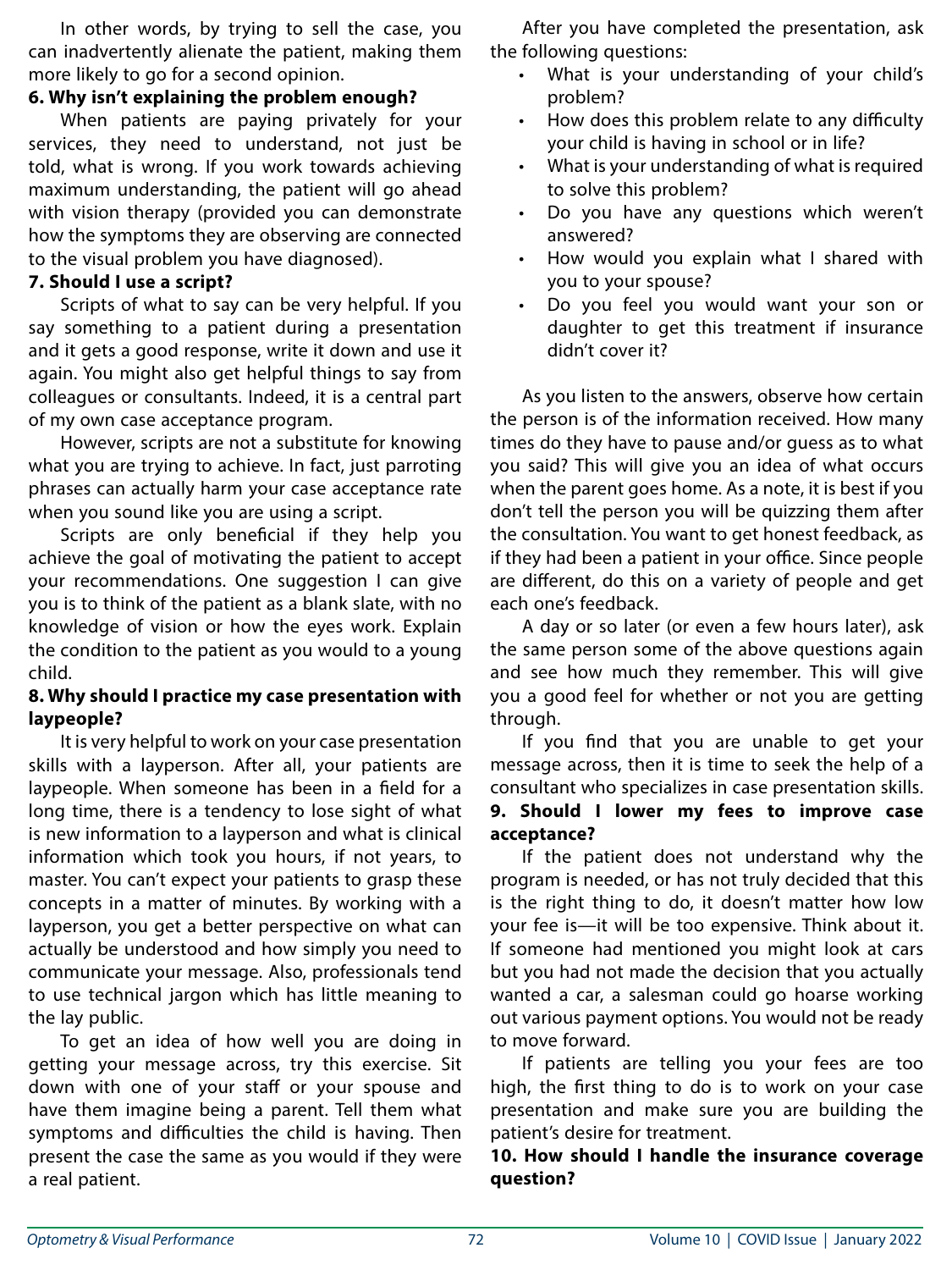When a patient has insurance, they will want to do everything possible to see if it will cover VT. If you know for sure their plan will cover it, it's a simple discussion. The problem occurs when you don't know or if it is a plan you have had difficulty with. A simple statement such as this is usually sufficient in letting the patient know: "Some plans cover it and some do not. We need to check into your plan to know for sure." If you can structure your practice so that patients pay for their services and then get insurance to reimburse them directly, you will be one step ahead.

Having said that, whether you take insurance or not, if the patient has insurance, it is best if you can have one of your staff check the patient's insurance coverage prior to the actual consultation, so you can speak with confidence regarding their insurance.

If you take insurance, the key question you need to know is if insurance is denied, will the patient go ahead with treatment anyway? The way that you can determine the answer to this question is by paying attention to what the patient is communicating.

If the patient is saying, "We know we need to do this regardless of what insurance will pay," you know they understood the message. If, however, the patient says, "I'll only do this if insurance will cover it," then you know that they truly do not understand the need for treatment, especially if there is a negative attitude that goes with that statement. In this situation, if the patient was being completely honest, they would say, "Doctor, I truly do not understand what you have told me and don't see the urgent need for therapy. I don't know what questions to ask to understand better and don't want to insult you or appear stupid." Unfortunately, patients are usually not so open and honest. Therefore, it becomes vital that you really listen to what is being said and get feedback from your staff to find out what was said to them. Some patients are embarrassed to admit they have questions or concerns when speaking with you but will open up to your staff.

If the patient will not go ahead unless insurance will pay, then you must realize that the patient truly does not understand the need for care. At the point where you or your staff see this is the case, this is a good time to ask the question, "Mrs. Jones, what is your understanding of why I have recommended this course of treatment?"

As a note, the only way you will be able to create a practice which is independent of the insurance companies is by ensuring all of your patients truly understand their need for care.

If the patient is asymptomatic, there will generally be less inclination towards immediate treatment, or any treatment at all, for that matter. In these cases, education is the key. Do not try to pressure the patient into starting. Make sure the patient understands the problem and any symptoms to watch for. Let the patient know that you would like to hear from them if they notice any of the symptoms you have listed. If the patient develops symptoms, they will want to go ahead.

#### **12. Should I offer payment options?**

Patients can become very tense when discussing finances. The last thing you want to do is offer an all or nothing scenario. Be flexible. By offering several payment options, you are offering choices. This makes the financial discussion one of which payment plan works best for them rather than whether they are going to do the program or not.

#### **13. What if the patient is reluctant to decide?**

You do not want the patient to feel pressured into deciding before leaving your office. You do want to be sure your patients understand:

- • Their vision problem,
- How the vision problem relates to the symptoms they are complaining about,
- • What is involved to handle the vision problem,
- The different payment plans available.

Once all this is understood, the next step is to give the patient the option of scheduling before leaving. This must be done very gently, as you do not want the patient to feel pressured to schedule. The attitude in working with the patient is more one of ensuring that if there is a particular time and/or day of the week that works well for them and is available they have the option to schedule. You want to help work out a treatment schedule.

#### **14. What if the patient does not want to go ahead?**

What is appropriate follow-up for those cases that don't sign up right away? As in the asymptomatic case, education is the key. Do not try to pressure the patient into starting. Make sure the patient understands the problem and how the symptoms may lead to worsening problems. Give the patient a symptom list with instructions to contact you if any of the symptoms get worse. At the right time, the patient is then called to find out their current status.

Who should make the call? The person who does the follow-up call should be knowledgeable about vision therapy and the symptoms that relate to vision problems. This person should also be able to read the doctor's records and figure out what

#### **11. What if the patient is asymptomatic?**